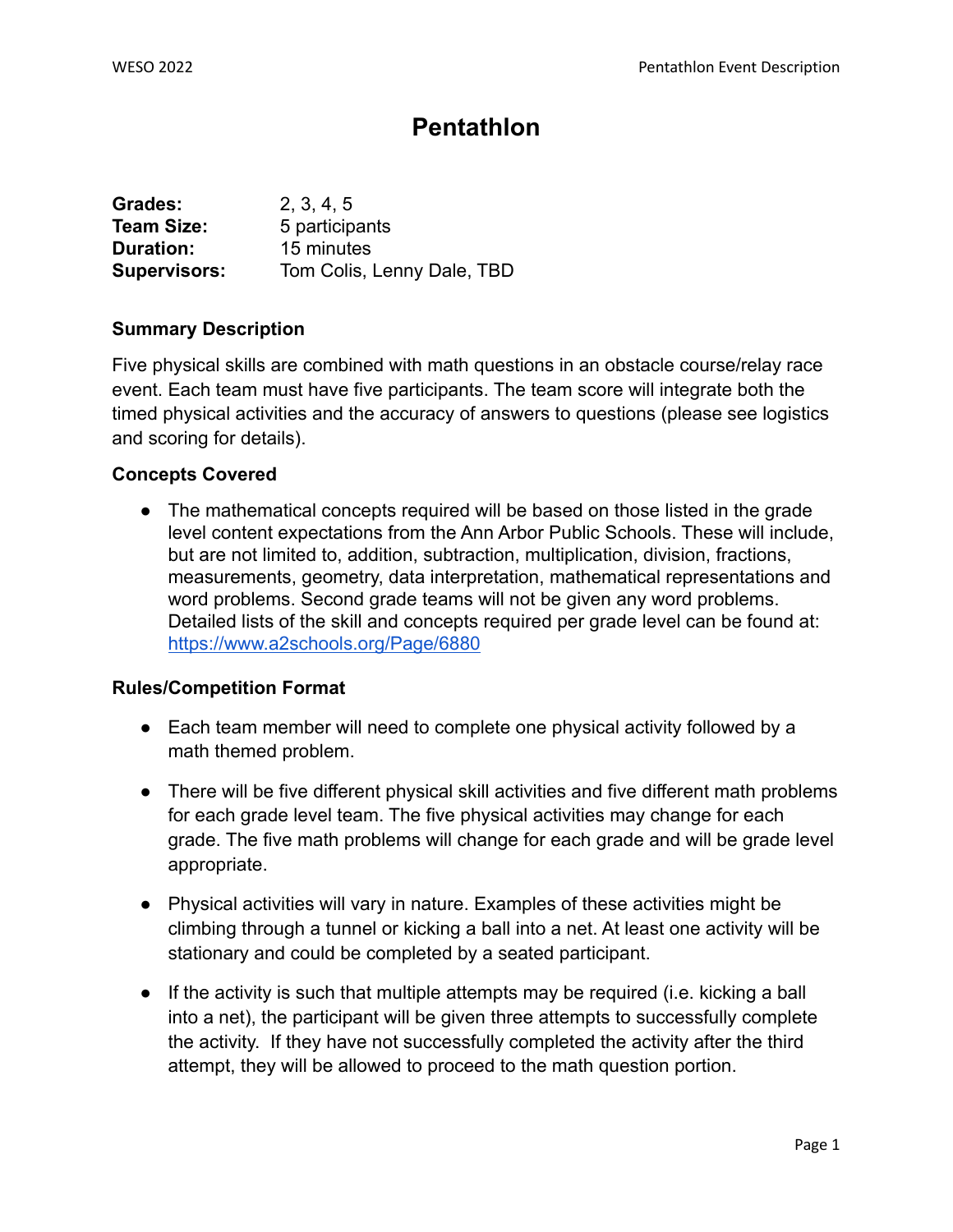- Each participant will be given one math problem at a table at the end of their physical activity. This problem will be written on a single piece of paper. The problem may be presented in several formats. Problems may be of the type that require a single solution with the answer written in a designated space, may be a matching type problem or may require them to circle the correct answer. Problems will include instructions and will be of a grade appropriate format. Pencils will be provided. No calculators or any other devices will be allowed. Participants will not need to write their name, team name or anything else on the paper. Answer sheets will be collected and labeled with the team name by the supervisor following completion of the entire course. The team member can only attempt the problem once the physical activity has been successfully completed. Each team member will be given 1 minute (timers will be visible to the participants) to complete their problem and place their solution into the submission box on the table. Inability to record an answer in 1 minute will result in the math problem being recorded as incorrect.
- Once the first teammate has submitted their solution or 1 minute has passed, the next teammate can initiate their physical activity followed by their math problem. The official timekeeper will indicate when the next teammate can start their physical activity. This sequence will continue until all 5 activities and math problems are completed.
- Two time keepers/referees will follow the team from start to finish recording the completion time for the obstacle course including the time taken to work out the math problems. This will be a running clock from start to finish.
- No communication is allowed between teammates outside of cheers of encouragement. No participant is allowed to ask their teammates for help with their math problem.

# **Scoring**

- The team's base completion time will be the time determined by the two official timekeepers (or an average of the two times if different).
- The teams official score will be adjusted based on the accuracy of each individual math problem as follows:
	- Each correct answer will have 20 seconds subtracted from the base completion time.
	- Each incorrect answer will have 30 seconds added to the base completion time.
- Lowest time (score) wins.